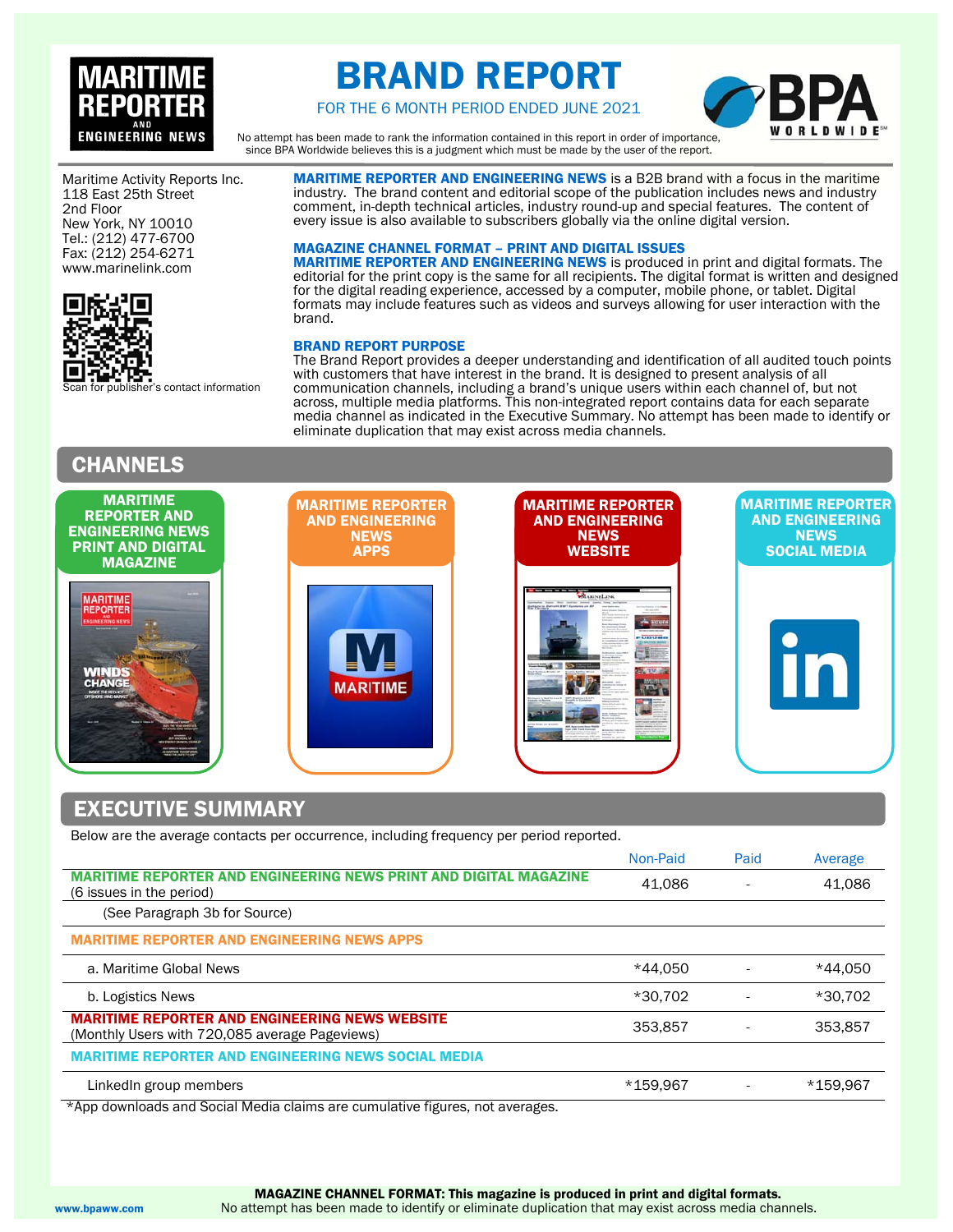## FIELD SERVED

MARITIME REPORTER AND ENGINEERING NEWS serves the commercial and naval maritime industry – ship, boat and barge owners/operators, offshore oil drilling operations, shipbuilding, ship repair, boatbuilding and repair, marine engineers, naval architects, and other industries as reported in paragraph 3a herein.

### DEFINITION OF RECIPIENT QUALIFICATION

Qualified recipients are personnel in the commercial and Naval marine industries owners, corporate officers (chairmen, CEOs, CFOs, CIOs) directors, presidents, vice presidents, general managers, sales/marketing managers, purchasing agents/ managers, other managers, marine superintendents, port captains, port engineers, naval architects/marine engineers (shore side), ship surveyors, project engineers, foremen, and others employed aboard ships.

# AVERAGE NON-QUALIFIED CIRCULATION Non-Qualified Not Included Elsewhere Copies Other Paid Circulation

Advertiser and Agency 328

Allocated for Trade Shows<br>and Conventions 50

All Other 33

TOTAL 411

Allocated for Trade Shows

# 1. AVERAGE QUALIFIED CIRCULATION BREAKOUT FOR THE PERIOD

|                                              | <b>Total Qualified</b> |                          | Qualified Non-Paid       |         |        | <b>Qualified Paid</b>    |
|----------------------------------------------|------------------------|--------------------------|--------------------------|---------|--------|--------------------------|
| Qualified<br>Circulation                     | Copies                 | Percent                  | Copies                   | Percent | Copies | Percent                  |
| Individual                                   | 41,086                 | 100.0                    | 41,086                   | 100.0   |        |                          |
| Sponsored<br>Individually<br>Addressed       |                        |                          |                          |         |        |                          |
| <b>Membership Benefit</b>                    | ٠                      | $\overline{\phantom{a}}$ | $\overline{\phantom{a}}$ | ٠       |        | $\overline{\phantom{a}}$ |
| Multi-Copy Same<br>Addressee                 | ٠                      | ٠                        |                          |         |        |                          |
| Single Copy Sales                            | ۰                      | ۰                        |                          |         | ۰      | ٠                        |
| <b>TOTAL QUALIFIED</b><br><b>CIRCULATION</b> | 41,086                 | 100.0                    | 41,086                   | 100.0   | ٠      | ۰                        |
|                                              |                        |                          |                          |         |        |                          |

| 2. QUALIFIED CIRCULATION BY ISSUES FOR PERIOD |                    |  |
|-----------------------------------------------|--------------------|--|
| 2021 Issue                                    | Total<br>Qualified |  |
| January                                       | 41,463             |  |
| February                                      | 41,357             |  |
| March                                         | 41,254             |  |
| April                                         | 40,985             |  |
| May                                           | 40,896             |  |
| June                                          | 40,563             |  |
|                                               |                    |  |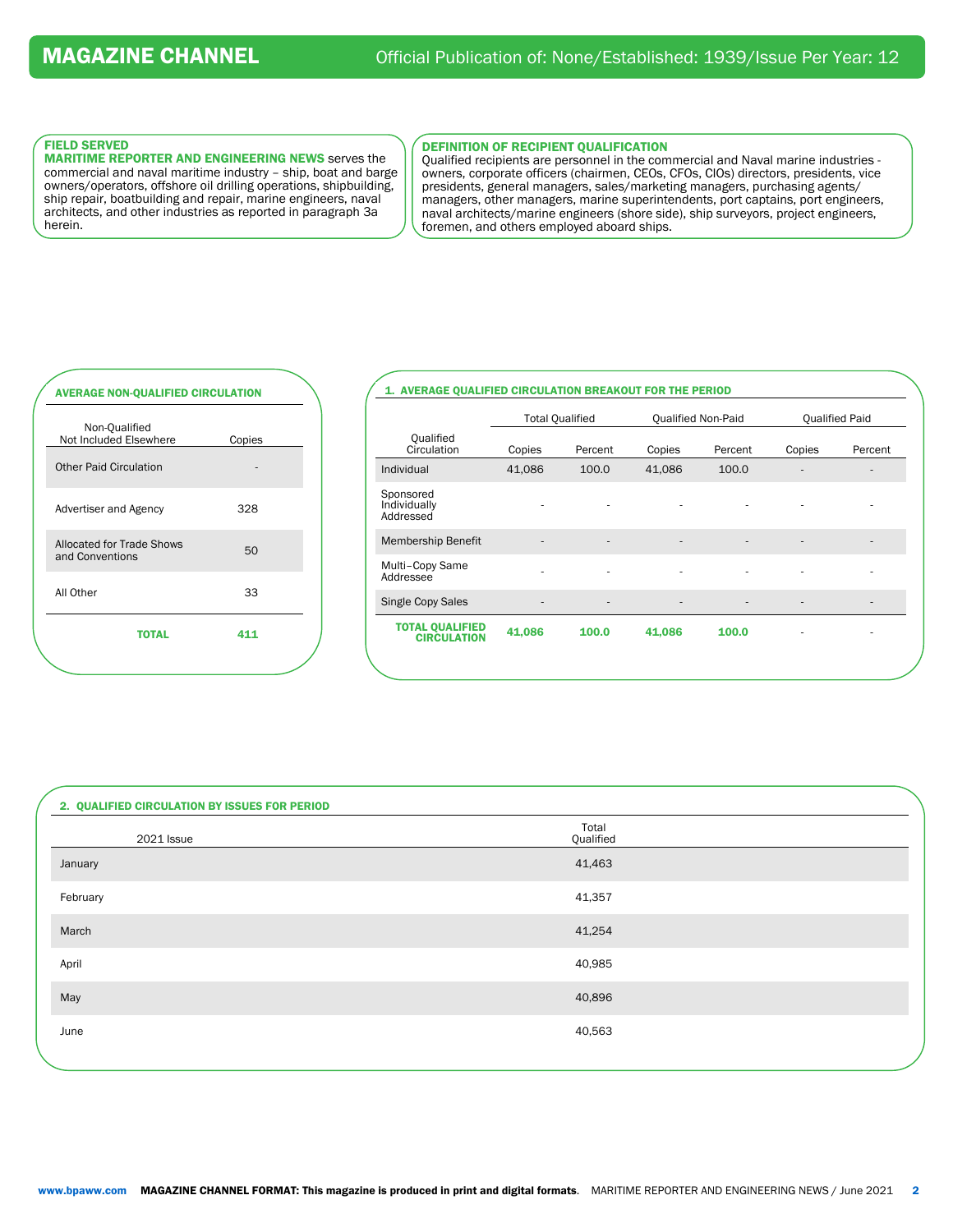| 3a. BUSINESS/OCCUPATION BREAKOUT OF OUALIFIED CIRCULATION FOR ISSUE OF JUNE 2021<br>This issue is 1.5% or 628 copies below the average of the other 5 issues reported in Paragraph 2.                                                                                                                                                                                                  |                    |                     |
|----------------------------------------------------------------------------------------------------------------------------------------------------------------------------------------------------------------------------------------------------------------------------------------------------------------------------------------------------------------------------------------|--------------------|---------------------|
| <b>Business and Occupation</b>                                                                                                                                                                                                                                                                                                                                                         | Total<br>Oualified | Percent<br>of Total |
| 1. SHIP, BOAT & BARGE OWNERS, OPERATORS - NAVY AND COMMERCIAL:                                                                                                                                                                                                                                                                                                                         |                    |                     |
| Commercial, U.S.C.G., Military Sealift Command, Army Corps of Engineers: (Ocean,<br>Coastal Harbors, Offshore Drilling, Inland Rivers, Port Authorities). Cruise ships,<br>tankers, offshore drill rigs, cargo ships, naval vessels, workboats, including tugboats,<br>barges, ferries, dredges, offshore crew/supply boats, research/patrol/police,<br>cruise/dinner/passenger boats. |                    |                     |
| Corporate officers, directors, owners, presidents, vice-presidents, general managers,<br>other managers, corporate secretaries, treasurers, and foremen.                                                                                                                                                                                                                               | 11,886             | 29.3                |
| Port engineers, marine superintendents, port captains, purchasing agents/managers,<br>naval architects, engineers shoreside, ship surveyors, and project engineers.                                                                                                                                                                                                                    | 3.417              | 8.4                 |
| Other employees ashore not included in above classifications                                                                                                                                                                                                                                                                                                                           | 762                | 1.9                 |
| Sub-Total                                                                                                                                                                                                                                                                                                                                                                              | 16,065             | 39.6                |
| 2. SHIPBUILDING, BOATBUILDING, DRILL RIG BUILDING AND REPAIR - NAVY AND<br><b>COMMERCIAL:</b>                                                                                                                                                                                                                                                                                          |                    |                     |
| Corporate officers, directors, owners, presidents, vice presidents, general managers,<br>other managers, corporate secretaries, treasurers, port engineers, marine<br>superintendents, port captains, purchasing agents/managers, naval architects,<br>engineers shoreside, ship surveyors, project engineers, and foremen.                                                            | 7,922              | 19.5                |
| Other employees not included in above classifications                                                                                                                                                                                                                                                                                                                                  | 1.227              | 3.0                 |
| Sub-Total                                                                                                                                                                                                                                                                                                                                                                              | 9,149              | 22.5                |
| 3. PROFESSIONAL:                                                                                                                                                                                                                                                                                                                                                                       |                    |                     |
| Naval architects, marine engineers and marine consultants shoreside                                                                                                                                                                                                                                                                                                                    | 6,199              | 15.3                |
| Admiralty lawyers and insurance                                                                                                                                                                                                                                                                                                                                                        | 363                | 0.9                 |
| Sub-Total                                                                                                                                                                                                                                                                                                                                                                              | 6,562              | 16.2                |
| <b>TOTAL 1, 2, and 3</b>                                                                                                                                                                                                                                                                                                                                                               | 31,776             | 78.3                |
| <b>4. MARINE EQUIPMENT:</b>                                                                                                                                                                                                                                                                                                                                                            |                    |                     |
| Manufacturers, and manufacturers representatives                                                                                                                                                                                                                                                                                                                                       | 7,356              | 18.1                |
| 5. GOVERNMENT AND ALLIED MARINE INDUSTRIES:                                                                                                                                                                                                                                                                                                                                            |                    |                     |
| U.S. Maritime Administration, U.S. Senators, U.S. Congressmen and others in official<br>capacities                                                                                                                                                                                                                                                                                     | 435                | 1.1                 |
| Schools, Associations and organizations                                                                                                                                                                                                                                                                                                                                                | 437                | 1.1                 |
| Other allied marine industries                                                                                                                                                                                                                                                                                                                                                         | 559                | 1.4                 |
| <b>TOTAL 4 and 5</b>                                                                                                                                                                                                                                                                                                                                                                   | 8,787              | 21.7                |
| <b>TOTAL QUALIFIED CIRCULATION</b>                                                                                                                                                                                                                                                                                                                                                     | 40,563             | 100.0               |
| <b>PERCENT</b>                                                                                                                                                                                                                                                                                                                                                                         | 100.0              |                     |

|                                                                                                                                                                                   |                          | <b>Qualified Within</b>  |                          |                    |         |
|-----------------------------------------------------------------------------------------------------------------------------------------------------------------------------------|--------------------------|--------------------------|--------------------------|--------------------|---------|
| <b>Qualification Source</b>                                                                                                                                                       | 1 Year                   | 2 Years                  | 3 Years                  | Total<br>Oualified | Percent |
| Direct Request:<br>L.                                                                                                                                                             | 25,453                   | 15,110                   |                          | 40,563             | 100.0   |
| Request from recipient's company:<br>ш.                                                                                                                                           | $\overline{\phantom{a}}$ | $\overline{\phantom{a}}$ | $\overline{\phantom{a}}$ | ۰                  |         |
| III. Membership Benefit:                                                                                                                                                          | $\overline{a}$           | $\overline{\phantom{a}}$ | $\overline{\phantom{a}}$ | $\overline{a}$     |         |
| IV. Communication (other than request):                                                                                                                                           | $\overline{\phantom{a}}$ | ٠                        | $\overline{\phantom{a}}$ | ٠                  |         |
| V. Sources other than above, including: Association rosters and<br>directories; Business directories; Manufacturer's, distributor's<br>and wholesaler's lists; and Other sources: |                          |                          |                          |                    |         |
| VI. Single Copy Sales:                                                                                                                                                            | $\overline{\phantom{a}}$ |                          | $\overline{\phantom{a}}$ |                    |         |
| <b>TOTAL QUALIFIED CIRCULATION</b>                                                                                                                                                | 25,453                   | 15,110                   |                          | 40,563             | 100.0   |
| <b>PERCENT</b>                                                                                                                                                                    | 62.7                     | 37.3                     |                          | 100.0              |         |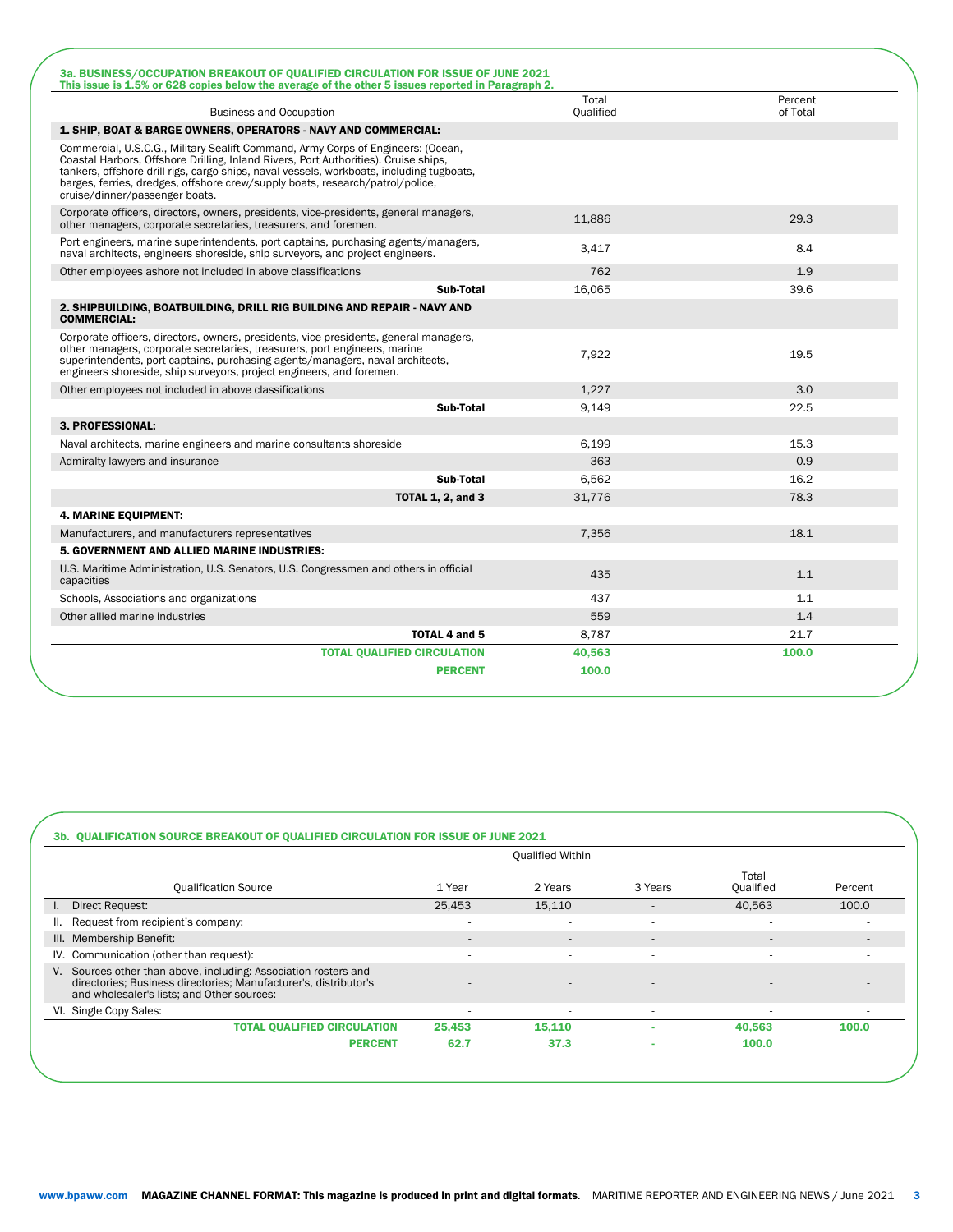| <b>Mailing Address</b>                        | Total<br>Qualified       | Percent                  |
|-----------------------------------------------|--------------------------|--------------------------|
| Individuals by name and title and/or function | 40,563                   | 100.0                    |
| Individuals by name only                      |                          |                          |
| Titles or functions only                      | $\sim$                   | $\overline{a}$           |
| Company names only                            |                          |                          |
| Multi-Copy Same Addressee copies              | $\sim$                   | $\overline{\phantom{a}}$ |
| Single Copy Sales                             | $\overline{\phantom{a}}$ | $\overline{\phantom{a}}$ |
| <b>TOTAL QUALIFIED CIRCULATION</b>            | 40,563                   | 100.0                    |

# GEOGRAPHICAL BREAKOUT OF QUALIFIED CIRCULATION FOR ISSUE OF JUNE 2021\*

|                         | Total            |         |                                              | Total            |         |
|-------------------------|------------------|---------|----------------------------------------------|------------------|---------|
| <b>State</b>            | <b>Qualified</b> | Percent | <b>State</b>                                 | <b>Qualified</b> | Percent |
| Maine                   | 385              |         | Kentucky                                     | 292              |         |
| New Hampshire           | 124              |         | Tennessee                                    | 403              |         |
| Vermont                 | 48               |         | Alabama                                      | 469              |         |
| Massachusetts           | 891              |         | Mississippi                                  | 300              |         |
| Rhode Island            | 290              |         | <b>EAST SO. CENTRAL</b>                      | 1,464            | 3.6     |
| Connecticut             | 751              |         | Arkansas                                     | 127              |         |
| <b>NEW ENGLAND</b>      | 2,489            | 6.1     | Louisiana                                    | 1,850            |         |
| New York                | 1.635            |         | Oklahoma                                     | 372              |         |
| New Jersey              | 1,193            |         | Texas                                        | 4,592            |         |
| Pennsylvania            | 803              |         | <b>WEST SO. CENTRAL</b>                      | 6,941            | 17.1    |
| <b>MIDDLE ATLANTIC</b>  | 3,631            | 9.0     | Montana                                      | 78               |         |
| Ohio                    | 743              |         | Idaho                                        | 73               |         |
| Indiana                 | 373              |         | Wyoming                                      | 40               |         |
| <b>Illinois</b>         | 841              |         | Colorado                                     | 265              |         |
| Michigan                | 714              |         | <b>New Mexico</b>                            | 64               |         |
| Wisconsin               | 594              |         | Arizona                                      | 187              |         |
| <b>EAST NO. CENTRAL</b> | 3,265            | 8.1     | Utah                                         | 91               |         |
| Minnesota               | 345              |         | Nevada                                       | 70               |         |
| lowa                    | 98               |         | <b>MOUNTAIN</b>                              | 868              | 2.1     |
| Missouri                | 363              |         | Alaska                                       | 200              |         |
| North Dakota            | 39               |         | Washington                                   | 1,356            |         |
| South Dakota            | 35               |         | Oregon                                       | 387              |         |
| Nebraska                | 55               |         | California                                   | 2,910            |         |
| Kansas                  | 160              |         | Hawaii                                       | 169              |         |
| <b>WEST NO. CENTRAL</b> | 1,095            | 2.7     | <b>PACIFIC</b>                               | 5,022            | 12.4    |
| Delaware                | $\overline{73}$  |         | <b>UNITED STATES</b>                         | 31,955           | 78.8    |
| Maryland                | 648              |         | <b>U.S. Territories</b>                      | 49               |         |
| Washington, DC          | 194              |         | Canada                                       | 815              |         |
| Virginia                | 1,226            |         | Mexico                                       | 131              |         |
| West Virginia           | 72               |         | Other International                          | 7,613            |         |
| North Carolina          | 584              |         | APO/FPO                                      |                  |         |
| South Carolina          | 384              |         |                                              |                  |         |
|                         |                  |         |                                              |                  |         |
|                         | 562              |         |                                              |                  |         |
| Georgia<br>Florida      | 3,437            |         | <b>TOTAL QUALIFIED</b><br><b>CIRCULATION</b> | 40,563           | 100.0   |

\*See Additional Data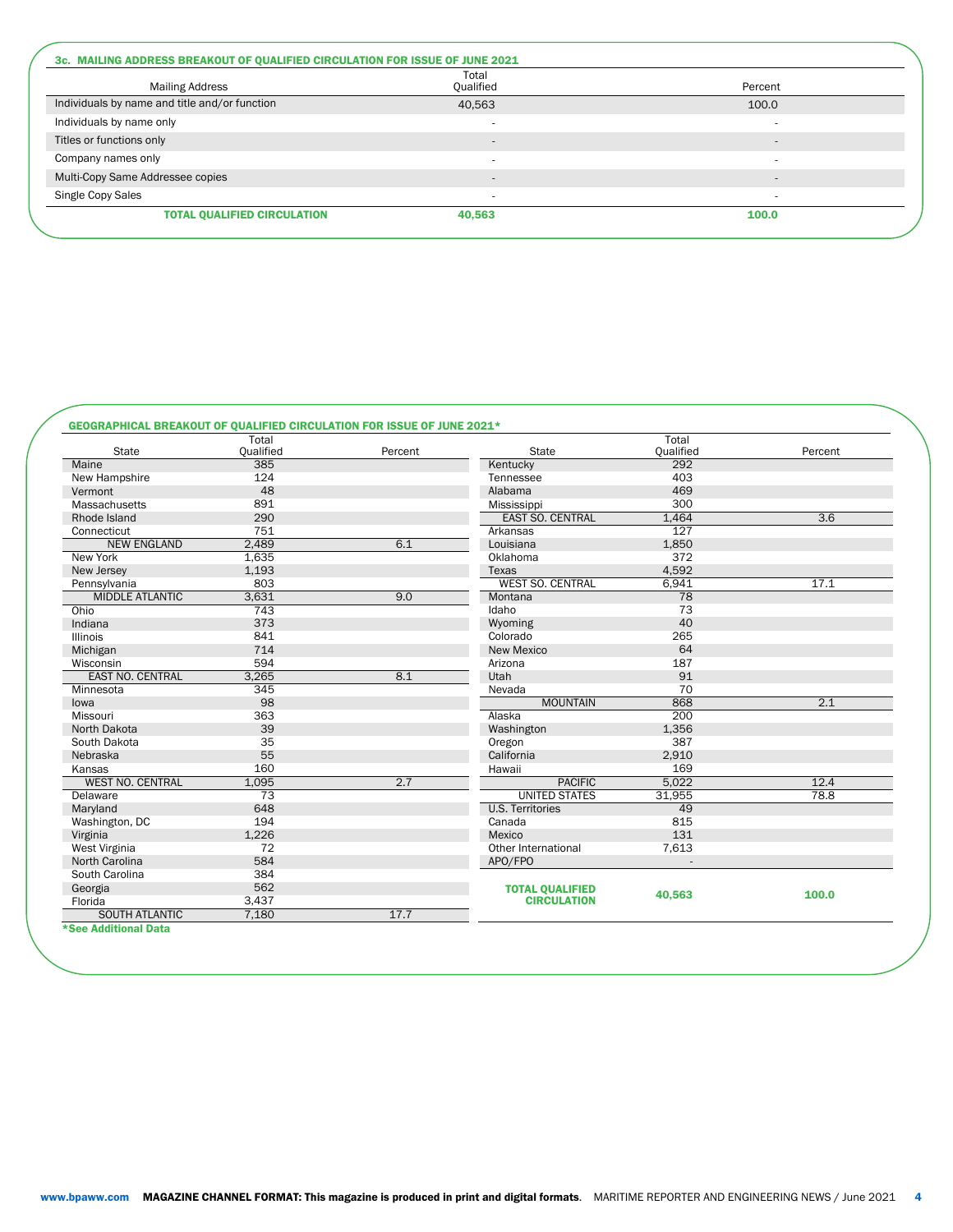### GEOGRAPHICAL BREAKOUT OF QUALIFIED CIRCULATION FOR ISSUE OF JUNE 2021\*

| Region/Country                            | <b>Total Qualified</b> | Percent | Region/Country                         | <b>Total Qualified</b> | Percent |
|-------------------------------------------|------------------------|---------|----------------------------------------|------------------------|---------|
| <b>ASIA</b>                               |                        |         | <b>Russian Federation</b>              | 44                     |         |
| Bangladesh                                | 41                     |         | Spain                                  | 139                    |         |
| China                                     | 173                    |         | Sweden                                 | 175                    |         |
| Hong Kong - SAR                           | 43                     |         | Switzerland                            | 58                     |         |
| India                                     | 609                    |         | Turkey                                 | 132                    |         |
| Indonesia                                 | 94                     |         | Ukraine                                | 15                     |         |
| Japan                                     | 109                    |         | United Kingdom                         | 930                    |         |
| Korea, Democratic<br>People's Republic Of | 15                     |         | Subtotal<br><b>AFRICA</b>              | 4,181                  | 10.3    |
| Korea, Republic Of                        | 97                     |         | Algeria                                | 22                     |         |
| Malaysia                                  | 121                    |         | Angola                                 | $\overline{4}$         |         |
| Myanmar                                   | 12                     |         | Egypt                                  | 117                    |         |
| Pakistan                                  | 52                     |         | Ghana                                  | 25                     |         |
| Philippines                               | 104                    |         | Kenya                                  | 13                     |         |
| Singapore                                 | 304                    |         | Morocco                                | 14                     |         |
| Sri Lanka                                 | 35                     |         | Nigeria                                | 239                    |         |
| Taiwan                                    | 19                     |         | South Africa                           | 48                     |         |
| Thailand                                  | 29                     |         |                                        |                        |         |
| Vietnam                                   | 40                     |         | Tunisia                                | 10                     |         |
| Subtotal                                  | 1,897                  | 4.7     | Subtotal                               | 492                    | 1.2     |
| <b>MIDDLE EAST</b>                        |                        |         | <b>NORTH AMERICA</b>                   |                        |         |
| Iran                                      | 97                     |         | Canada                                 | 815                    |         |
| Israel                                    | 32                     |         | Mexico                                 | 131                    |         |
| Kuwait                                    | 15                     |         | <b>United States</b>                   | 31,955                 |         |
| Oman                                      | 10                     |         | Subtotal                               | 32,901                 | 81.1    |
| Qatar                                     | 24                     |         | <b>CARIBBEAN</b>                       |                        |         |
| Saudi Arabia                              | 28                     |         | Jamaica                                | 12                     |         |
| Syrian Arab Republic                      | $\mathbf 5$            |         | Puerto Rico                            | 35                     |         |
|                                           |                        |         | Trinidad and Tobago                    | 26                     |         |
| <b>United Arab Emirates</b>               | 179                    | 1.0     | Virgin Islands, U.S.                   | 14                     |         |
| Subtotal                                  | 390                    |         | Subtotal                               | 87                     | 0.2     |
| <b>EUROPE</b>                             |                        |         | <b>CENTRAL AMERICA</b>                 |                        |         |
| Austria                                   | 31                     |         | Panama                                 | 34                     |         |
| Belgium                                   | 63<br>25               |         | Subtotal                               | 34                     | 0.1     |
| <b>Bulgaria</b>                           |                        |         | <b>SOUTH AMERICA</b>                   |                        |         |
| Croatia                                   | 59                     |         | Argentina                              | 75                     |         |
| Cyprus                                    | 29                     |         | <b>Brazil</b>                          | 128                    |         |
| Denmark                                   | 199                    |         | Chile                                  | 40                     |         |
| Finland                                   | 175                    |         | Easter Island                          | 42                     |         |
| France                                    | 126                    |         | Suriname                               | 37                     |         |
| Germany                                   | 513                    |         | Venezuela                              | 33                     |         |
| Greece                                    | 219                    |         | Subtotal                               | 355                    | 0.9     |
| Ireland                                   | 24                     |         | <b>ASIA PACIFIC</b>                    |                        |         |
| Italy                                     | 186                    |         | Australia                              | 182                    |         |
| Malta                                     | 14                     |         | New Zealand                            | 44                     |         |
| Monaco                                    | 14                     |         | Subtotal                               | 226                    | 0.5     |
| Netherlands                               | 365                    |         |                                        |                        |         |
| Norway                                    | 490                    |         |                                        |                        |         |
| Poland                                    | 62                     |         | <b>TOTAL QUALIFIED<br/>CIRCULATION</b> | 40,563                 | 100.0   |
| Portugal                                  | 38                     |         |                                        |                        |         |
| Romania                                   | 56                     |         |                                        |                        |         |
| *See Additional Data                      |                        |         |                                        |                        |         |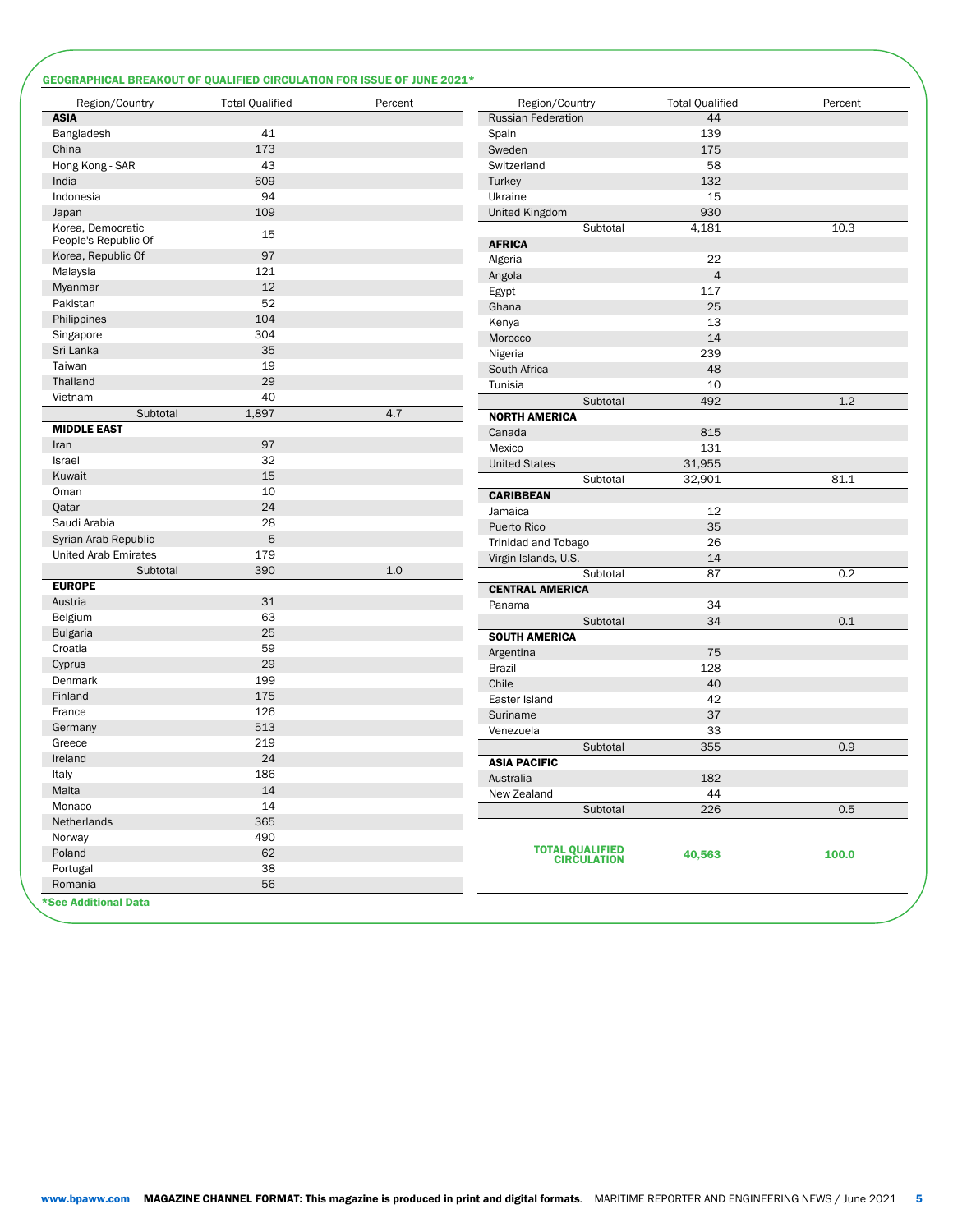# APP CHANNEL

### MARITIME GLOBAL NEWS

| 2021     |                          | <b>Monthly Downloads</b> | <b>Cumulative Downloads</b> |
|----------|--------------------------|--------------------------|-----------------------------|
|          | <b>Beginning Balance</b> |                          | 43,041                      |
| January  |                          | 164                      | 43,205                      |
| February |                          | 141                      | 43,346                      |
| March    |                          | 215                      | 43,561                      |
| April    |                          | 173                      | 43,734                      |
| May      |                          | 159                      | 43,893                      |
| June     |                          | 157                      | 44,050                      |

Cumulative downloads represents the aggregate number of downloads of the Maritime Global News App, not copies. Information regarding App deletion and/or removal is not<br>available from third party vendors and has not been re

LOGISTICS NEWS

| <b>Monthly Downloads</b> | <b>Cumulative Downloads</b> |
|--------------------------|-----------------------------|
| <b>Beginning Balance</b> | 29,742                      |
| 166                      | 29,908                      |
| 148                      | 30,056                      |
| 196                      | 30,252                      |
| 164                      | 30,416                      |
| 130                      | 30,546                      |
| 156                      | 30,702                      |
|                          |                             |

Cumulative downloads represents the aggregate number of downloads of the Logistics News App, not copies. Information regarding App deletion and/or removal is not<br>available from third party vendors and has not been removed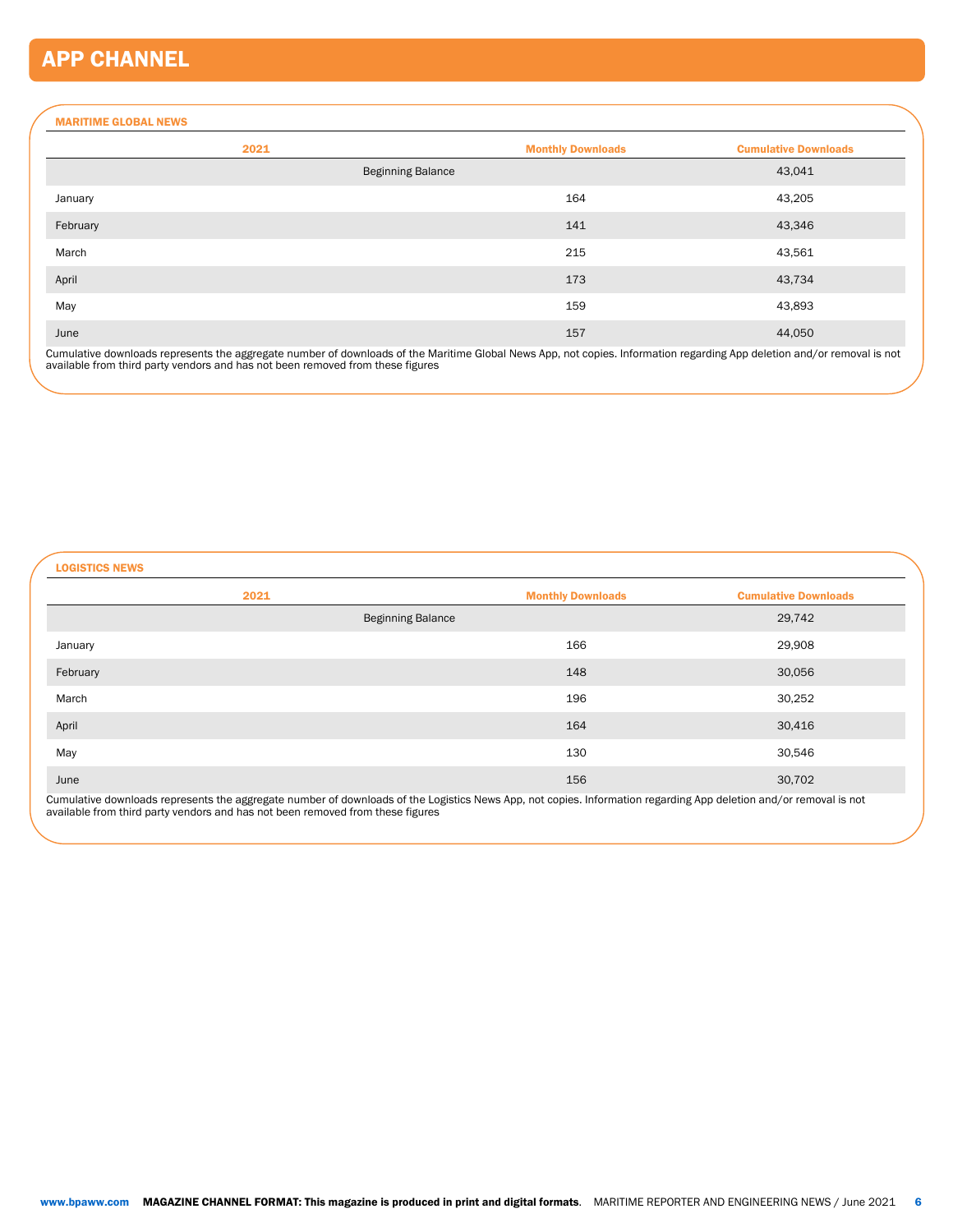# WEBSITE CHANNEL

| 2021            | <b>Pageviews</b> | <b>Sessions</b> | <b>Users</b> | <b>Average Session Duration</b> |
|-----------------|------------------|-----------------|--------------|---------------------------------|
| January         | 827,100          | 548,019         | 468,490      | 0:29                            |
| February        | 702,344          | 419,725         | 337,297      | 0:38                            |
| March           | 751,845          | 432,213         | 330,842      | 0:45                            |
| April           | 731,473          | 429,968         | 350,123      | 0:43                            |
| May             | 688,706          | 404,041         | 328,934      | 0:40                            |
| June            | 619,042          | 370.773         | 307,458      | 0:37                            |
| <b>AVERAGE:</b> | 720,085          | 434,123         | 353,857      | 0:38                            |

#### WEBSITE GLOSSARY

Pageviews: A Pageview is recorded each time a page implanted with the JavaScript code (tag) is displayed in a browser window. This will occur whether the page is served directly from the web server, from a proxy, or from the browser's cache.

**Sessions:** A single continuous set of activity attributable to a cookied browser resulting in one or more pulled text and/or graphics downloads from a site. A period of 30<br>minutes of inactivity will terminate the session.

Users: An identified and unduplicated Cookied Browser that accesses Internet content or advertising during a measurement period.

Average Session Duration: The time visitors remain on a site per session.

# SOCIAL MEDIA CHANNEL

|                           | <b>Maritime Reporter and Engineering News Social Media</b> |  |
|---------------------------|------------------------------------------------------------|--|
|                           | LinkedIn group members<br><u>in</u>                        |  |
| 2021                      | http://linkedin.com/groups/44626/profile                   |  |
| <b>Beginning Balance:</b> | 155,985                                                    |  |
| January                   | 157,054                                                    |  |
| February                  | 158,437                                                    |  |
| March                     | 159,067                                                    |  |
| April                     | 159,769                                                    |  |
| May                       | 159,934                                                    |  |
| June                      | 159,967                                                    |  |
|                           |                                                            |  |